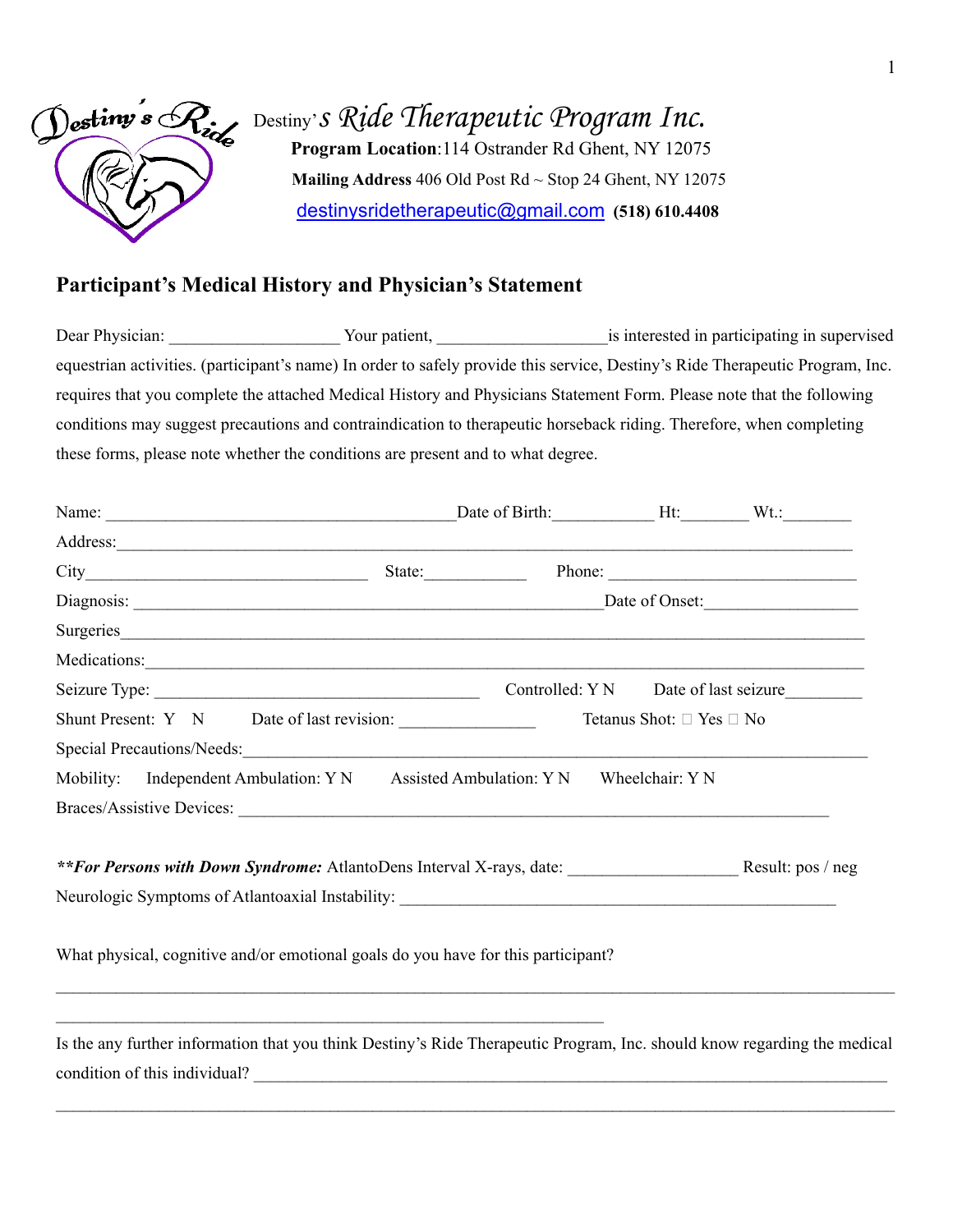| Please indicate current or past<br>difficulties in the following sys-<br>tems/arena, including surgeries: | Yes | N <sub>o</sub> | Comments |
|-----------------------------------------------------------------------------------------------------------|-----|----------------|----------|
| Auditory                                                                                                  |     |                |          |
| Visual                                                                                                    |     |                |          |
| Tactile                                                                                                   |     |                |          |
| Sensation                                                                                                 |     |                |          |
| Speech                                                                                                    |     |                |          |
| Cardiac                                                                                                   |     |                |          |
| Circulatory                                                                                               |     |                |          |
| Integumentary/Skin                                                                                        |     |                |          |
| Immunity                                                                                                  |     |                |          |
| Pulmonary                                                                                                 |     |                |          |
| Neurologic                                                                                                |     |                |          |
| Muscular                                                                                                  |     |                |          |
| Balance                                                                                                   |     |                |          |
| Orthopedic                                                                                                |     |                |          |
| Allergies                                                                                                 |     |                |          |
| Learning Disability                                                                                       |     |                |          |
| Cognitive                                                                                                 |     |                |          |
| Emotional / Psychological                                                                                 |     |                |          |
| Pain                                                                                                      |     |                |          |
| Other                                                                                                     |     |                |          |